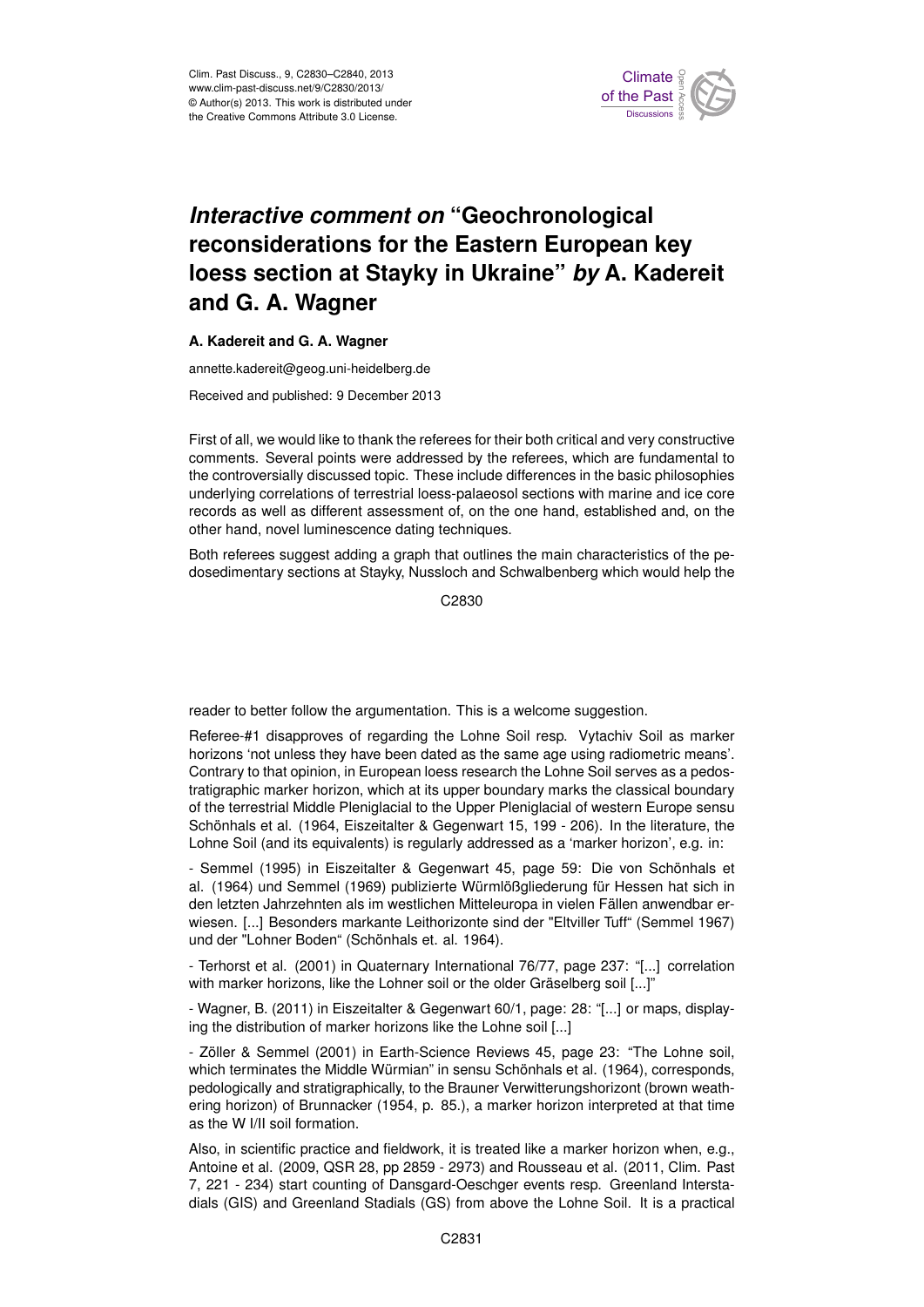way to gain orientation in geological time within a pedosedimentary section despite the fact that up to now the likely time window for the development of the Lohne Soil ranges between GIS8 and GIS5 and a more precise timing is still under discussion. Traditionally, a 'marker horizon' denotes a more or less easily recognizable stratigraphic unit, for which more or less isochronic development in different parts of the world may be assumed, even if it has not been radiometrically dated (cf. respective entries/definitions, e.g., in Neuendorf, Mehl & Jackson (eds., Glossary of Geology, published by AGU 2005) and Whitten, D.G. A. & Brooks, J.R.V., The Penguin Dictionary of Geology, 1982, p. 283). We added 'pedostratigraphic' to include readers, who use the term 'marker horizon' exclusively for radiometrically dated strata/horizons and not in a stratigraphic sense. Irrespective of whether the Lohne Soil will finally be attributed to GIS8 or GIS7- GIS5, its upper boundary will still delineate the terrestrial Middle Pleniglacial/Upper Pleniglacial (MPG/UPG-) transition, and therefore a (conceptual) time boundary. If, in practice, the Lohne Soil was not treated as a marker horizon, results for the Lohne Soil from the key loess sections like, e.g., Nussloch would not be transferred to other profiles. Also, other pedosedimentary strata/horizons are treated as markers before they are radiometrically dated (cf., e.g., Rousseau et al. 2013, Clim. Past 9, 2213 – 2230).

We agree that there is controversy on the rhythmicity of Dansgard-Oeschger events and on the reaction and relaxation of the terrestrial geomorphic systems, which may be complex or even chaotic, possess internal thresholds as significant steering parameters etc. However, for the loess-palaeosol sections in question – and especially those parts that are dominated by accumulation not showing any evidence of intermittent erosion – which were situated in a periglacial environment with temperature being a major limiting factor for pedogenesis, it seems legitimate to correlate loess strata with the colder periods resp. GS and soils with the warmer periods resp. GIS.

Both reviews state that it would be beneficial to have more chronometric data for the discussed eastern European key loess section, and we fully agree to that opinion. In our manuscript we suggested intensifying dating in future studies. This way

C2832

the presently likely interpretation could either be supported or challenged. Following referee-#1, one to one correlations of palaeosols with Greenland interstadials (GIS) have to be tentative, and we fully agree to this, as stated in our manuscript. To our mind, however, a tendency whether a palaeosol corresponds rather to GIS8 or GIS5, and thus whether the MPG/UPG transition belongs rather into an earlier or a later phase of MIS3 may be deduced from the available data.

Although we strongly support the idea to produce more good data for Stayky and other important loess sections we think that in the foreseeable future it will not be possible to establish chronometric frameworks of similar resolution and precision for the terrestrial pedosedimentary archives as they already exist for the marine and ice-core records. This argument is independent of the likely reliability of certain dating protocols, which is another point of controversial discussion addressed below. Even with highly precise (and accurate) dose-equivalent (DE) determination, luminescence ages of natural sediments will always have quite large errors, due to, e.g., the influence of watercontent estimations on age calculation. Therefore, we do not conform to referee-#1 who critically notes that we use 'tentative stratigraphic supporting evidence' in addition to the chronometric data. We think that for this type of terrestrial archives, numerical chronometry alone will never be sufficient to provide good correlations. Rousseau et al. (2011) analyzed the profile in a multiply stratigraphic manner, and this multiplicity is exactly what allows (tentative) correlation with the marine or ice-core stratigraphy and deduce (tentative) models on how the terrestrial palaeoenvironment reacts to climate change. Numerical dating can provide only chronometric tie points, which help place (parts of) a studied section into a likely correct time window. Depending on the error margins, the width of a respective window is narrower or broader. Once this general placement has been done, other means have to be used for the chronological fine tuning. There are cases, in which the stratigraphic data may challenge the results of the numerical data and/or vice versa (cf. e.g. V-S1 at Crvenka, in Stevens et al. 2011, QSR 30, 662 - 681). But in general, the numerical chronometry is a most important starting point for a detailed and reliable interpretation of the stratigraphic data. A recent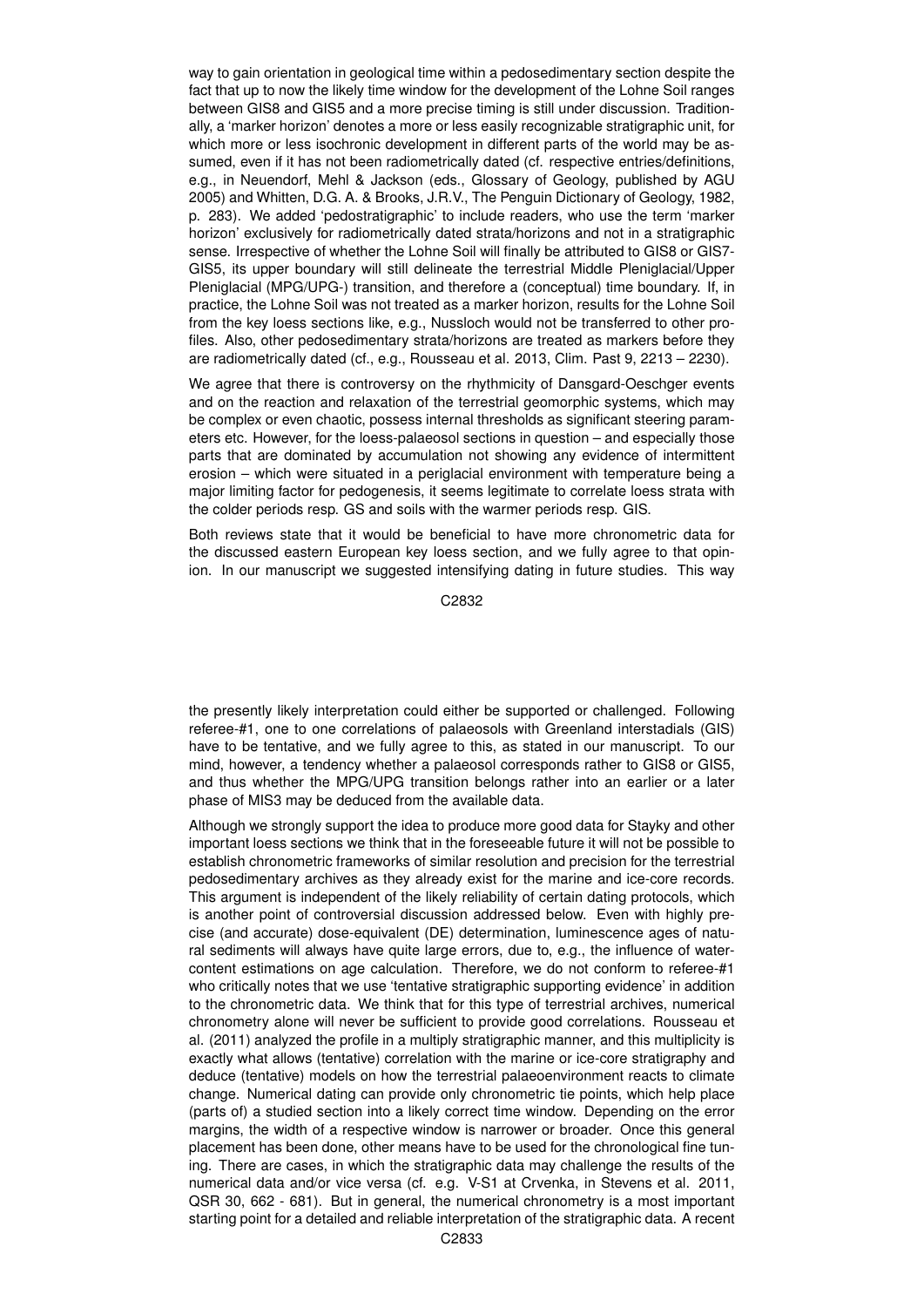example for the same kind of approach is the study of Rousseau et al. 2013: the numeric time windows provided by luminescence dating are too wide to unambiguously correlate the markers with any unique events; this can only be done if in addition stratigraphic information/correlation is accepted, which is usual practice. On this issue, we have a different philosophy as referee-#1.

Both reviewers point to the fact that in the original publication of Rousseau et al. (2011) the dating method was not sufficiently described which leaves room for speculations on the reliability of the dating. However, dating of the Stayky samples was performed in the established luminescence dating laboratory of Bayreuth/Germany. Multiple aliquot (MA) measurements were done detecting the blue feldspar emission around 410 nm using the glass filter combination of BG39, 2 x BG3 and GG400 (Schott) as recommended by Krbetschek et al. (1996). In between sample irradiation and IRSL-readout, samples were stored at room temperature for at least 4 weeks in the dark following Lang et al. (1996, Ancient TL 14, 7-11) and Mauz et al. (2002, Ancient TL 20/2, 53 - 61) or a minimum of one week at 70 ◦C following Berger (1987, Canadian Journal of Earth Sciences 24, 1975-1984). Prior to IRSL-readout samples were preheated for 60 s at 270 ℃ (information on measurement parameters by courtesy Ludwig Zöller/Bayreuth). Thus, precaution was taken to avoid anomalous fading. Several publications, both for TL and IRSL, had shown that observed signal losses reach a (measurable) standstill after either (1) sample storage at room temperature for several weeks or (2) shorter storage at elevated temperature (e.g. Berger 1987; Lang 1996, HGA 103, 137 pp.). Equally important, however, is the choice of a detection window suitable for luminescence dating that focusses on a stable emission, as, e.g., the blue emission around ca. 410 nm, and does not include any instable signal, as, e.g., the 280 nm emission (cf. e.g. Krbetschek et al. 1996; Lang 1996). Considering these rules, with multiple aliquot additive (MAA) protocols, IRSL ages from a few ka to ca. 120 ka may be gained, which are in agreement with independently derived ages (compilations, e.g., by Lang 1997, 4th International Conference on Geomorphology, Bologna, cf. Suppl. Di Geografica Fisica e Dinamica Quaternaria, Suppl. III-1997, p. 241; Rieser & Wang 2011,

C2834

Poster 13th LED Torun, cf. Book of Abstracts, p. 169). Practically, storage can be performed only with MA protocols, but not with single aliquot regeneration (SAR) protocols (Murray & Wintle 2000, Rad. Meas. 32, 57 - 73). To compensate for the lacking storage time, prior to IRSL stimulation/readout the latter require adjusted/stronger thermal pretreatment within the luminescence reader (so called 'preheat'). Another important difference between MAA and SAR protocols is that, apart from the additional laboratory irradiation, treatment of the sample for measurement of the natural luminescence and treatment of the sample for measurement of the growth curve dose points is identical, and no possible sensitivity changes have to be corrected for. From this it follows that measurement results gained with SAR protocols are not a priori comparable with those gained with MAA protocols. This includes results from fading measurements. Therefore we do not follow the philosophy of the referees, who, based on several SAR studies which report significant fading for polymineral fine grains, question the reliability of MA measurements resp. any uncorrected IRSL ages. In our opinion, comparison is reasonable only to MAA measurements with similar measurement parameters (i.e. comparable storage time, preheat procedure and detection window; e.g. Lang et al. 2003, QSR 22, 953 - 959) and to 'plain' SAR measurements with comparable measurement parameters (i.e. comparable detection window; adequate preheat procedure; IRSL detection at a moderate temperature; no additional optical and/or thermal treatment of the sample not necessary for IRSL DE determination; e.g. Lomax et al. 2012, QI (in press), 1-10). This is why we favor the study of Lomax et al. (2012) for comparison, and not the other studies quoted by the referees.

Fading measurements in addition to the fading prevention measures would be desirable for the Stayky samples. However, basic skepticism of uncorrected IRSL ages appears to be unnecessary. In the following, we explain our dissenting opinion with reference to the study of Vasiliniuc et al. (2013, QI 293, 15 - 21), which both referees cite as an example. The study is adequate as it is technically well conducted and each step is clearly documented.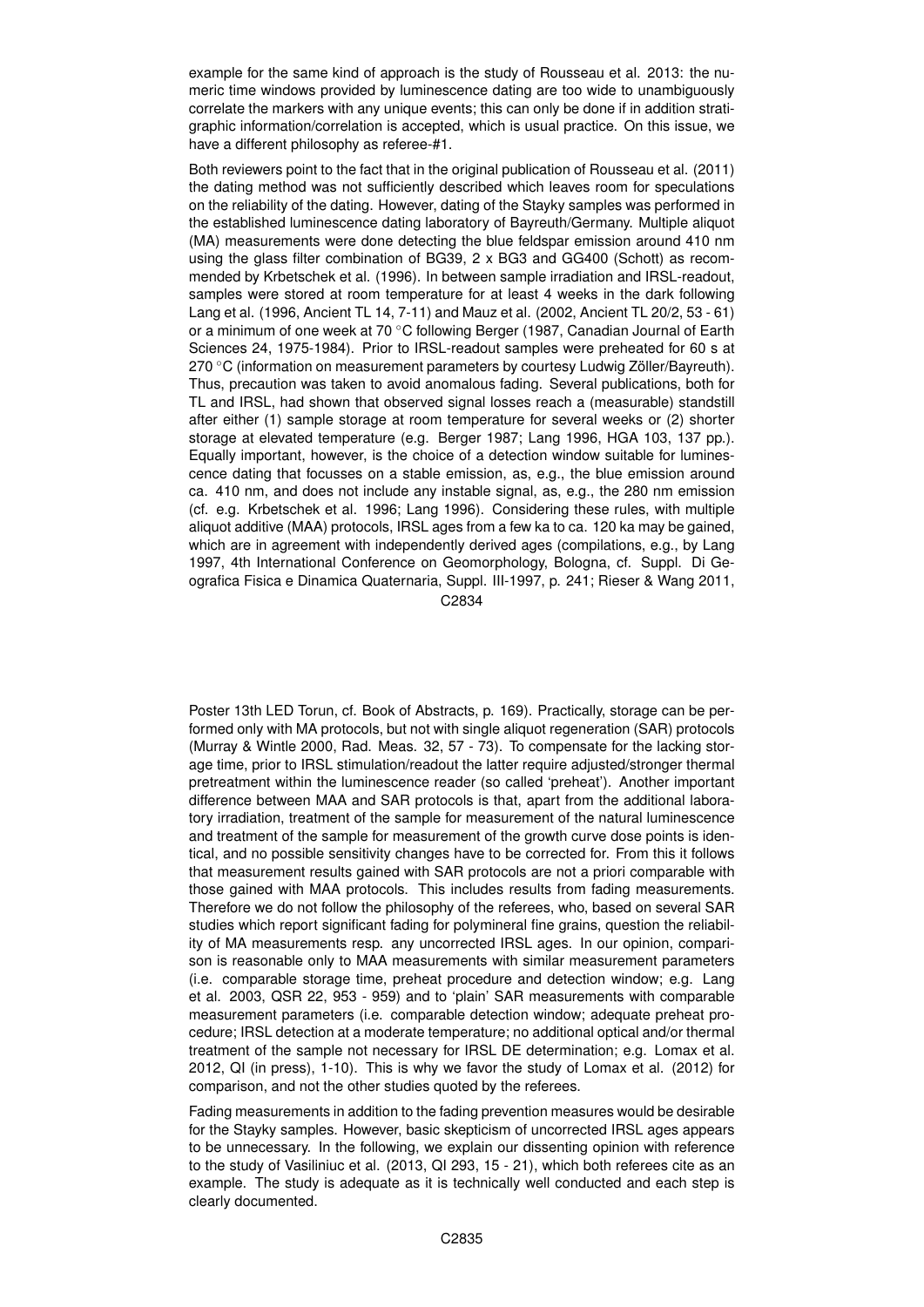The study is on polymineral fine grains  $(4 - 11 \mu m)$  extracted from twelve loess samples collected at a loess-palaeosol section at Mircea Voda in SE-Romania. Following Banerjee et al. (2001, Rad. Meas. 33, 73 - 94), the authors used a double-SAR protocol resp. a combined IRSL- and post-IR BLSL-protocol. The authors found significant fading rates, both for the IRSL signal and the post-IR BLSL-signal. The g-value (in % per decade, assumed to denote the athermal resp. anomalous signal fading of a sample/aliquot per decade; cf. Aitken 1985) of the IRSL signal being ca. twice as high as the g-value of the post-IR BLSL-signal (ca.  $4.0 \pm 0.1$  % versus  $1.8 \pm 0.2$  %). Therefore the authors corrected the equivalent doses of both the IRSL-dating as well as the post-IRSL BLSL-dating using the method provided by Auclair et al. (2003, Rad. Meas. 37, 487 – 492). As a result, both the IRSL- and the post-IR BLSL-ages were in agreement, with the exception of the upper three samples, for which the IRSL-ages overestimated the post-IR BLSL ages, likely due to insufficient bleaching of the IRSL-signal. Further, the results of the fading corrected IRSL- and post-IR BLSL ages were in agreement with formerly produced BLSL-ages on pure quartz fine-grains  $(4 - 11 \mu m)$ , extracted from the same samples and published by (Timar-Gabor et al. 2011, QI 240, 62 - 70). However, the results were not in agreement with BLSL-ages from sand-sized quartz from the same samples, which significantly overestimated the fine-grain ages. Discrepancies between DEs of coarse and fine grains are not understood (Timar-Gabor et al. 2011). Agreement among the fine-grain ages was taken as an indication of the reliability of the younger ages as compared to the older ages from the sand-sized fraction, which were interpreted by Vasiliniuc et al. (2013) to overestimate the true ages of the loess deposition.

However, the need for correction of the IRSL-ages is not a general characteristic of the feldspar dosimeter but it is largely owed to the chosen measurement setup:

(1) Banerjee et al. (2001) had not developed the protocol for IRSL dating of the feldspar component of polymineral fine grains, but for BLSL-dating of the quartz component, after the IR-stimuable feldspar component had been bleached. Therefore, the mea-

C2836

surement setup was optimized for quartz detection.

(2) The detection filter (U340, Schott) excludes the stable feldspar emissions around 560 nm (yellow) and 410 nm (blue) but centers in the UV, thus including the possibly existing instable emission around 280 nm. From this it follows that high g-values and underestimating dose equivalents (DEs) are not surprising but to be expected. Therefore, it is not correct to draw a general conclusion that IRSL-ages need correction and cannot be trusted if no correction was applied. Unfortunately, such general skepticism of (uncorrected) feldspar ages seems to become common opinion. Yet, the need and the degree for correction depend largely on the measurement setup.

(3) Additional to the inadequate detection filter (i.e. inadequate only for IRSL/blue detection of feldspar, not for the subsequent BLSL/UV quartz detection), the chosen preheat procedure of 10 s at 240 ℃ appears too mild to eliminate instable components sufficiently. More rigorous preheating as applied, e.g., by Lomax et al. (2012) is regarded more suitable for IRSL SAR dating of feldspar.

(4) The underestimating DEs (1) may be used to calculate minimum ages or (2) they may be corrected to calculate ages which likely present the dating event. The authors chose the second possibility. In table 2 no errors were given for the OSL-ages. They will probably be in the range of ca. 10 %. Errors of the g-values, however, amount up to 50 %. Therefore, the corrected ages should also have errors (1 sigma) of ca. ? 50 %. However, it does not seem desirable to produce luminescence ages with such large errors. If possible, we would prefer to use a measurement setup which requires less or no correction.

(5) In contrast to this, MAA measurements in the study of Rousseau et al. (2011) were done on the blue feldspar emission around 410 nm (cf. Krbetschek et al. 1996) and IRSL-readout occurred after sufficient sample storage. Therefore, potential g-values may be assumed to be much smaller or negligible (e.g. Lang 1996; Fuchs et al. 2008, Boreas 37, 66 – 73; Necea et al. 2013, Tectonophysics 602, 332 - 354). Measurement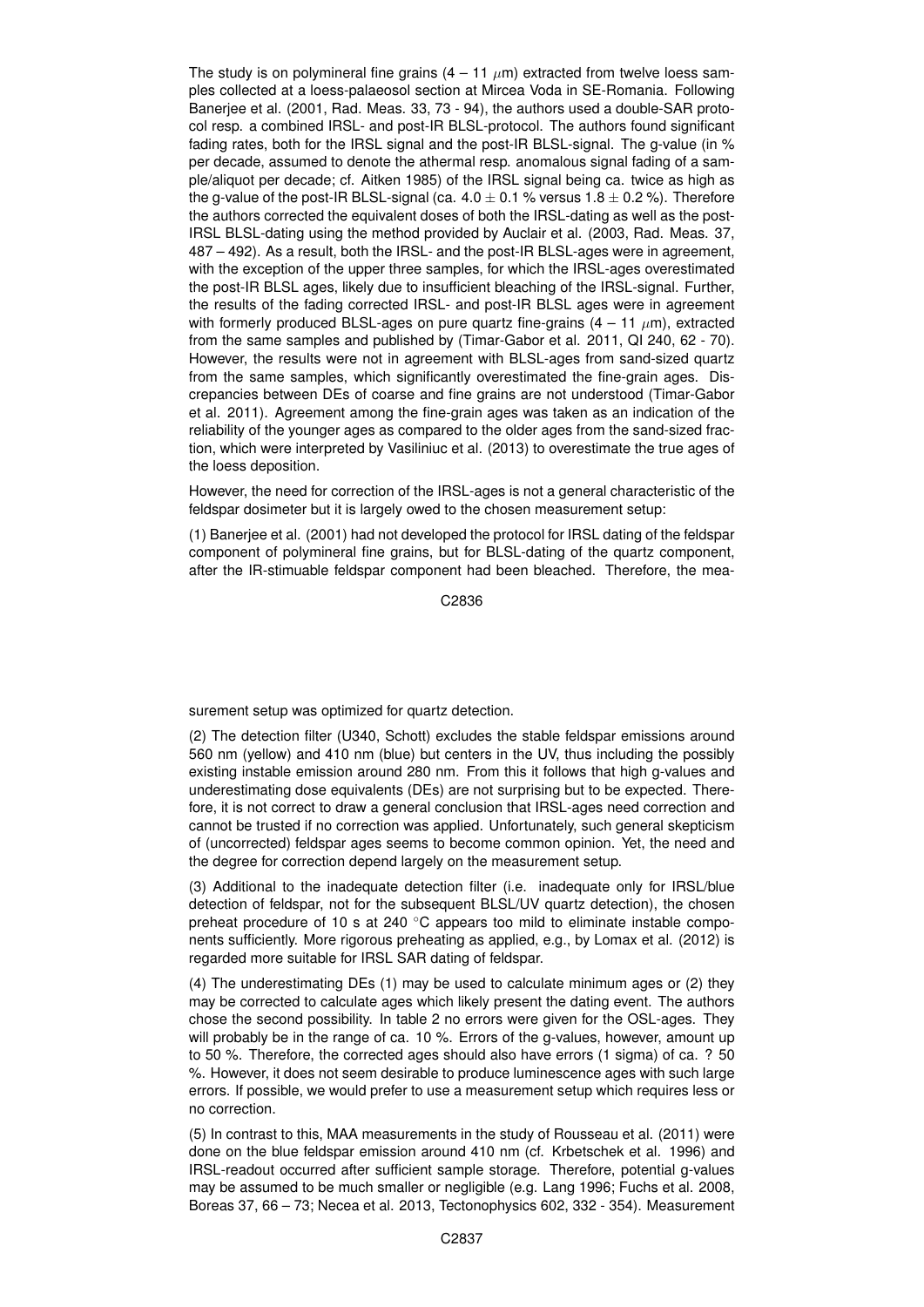parameters of the Stayky ages are more comparable to the ones in the aforementioned studies as well as the study by Lomax et al. (2012), for which only slight deviations were found for the IRSL-ages as compared to the quartz and 14C-ages. Also, according to the authors it is not clear whether the slight differences are owed to anomalous fading or to other circumstances, like e.g. a-value determination or others. Fading measurements, after all, did not reveal any clear trend.

Both referees also quote a study of Stevens et al. (2011) who use another type of novel SAR protocol which is presently under development for the dating of feldspar resp. the feldspar component of polymineral fine grains (e.g. Buylaert et al. 2009, Rad. Meas. 44, 560 – 565; Thiel et al. 2013, QI 234, 23 – 31). DE-determination is based on IRSL-readout at elevated temperature (Buylaert et al. 2009: 225 ◦C; Stevens et al. 2011/Thiel et al. 2013: 290 °C) following rigorous preheating (Buylaert et al. 2009: 60 s at 250 ◦C; Stevens et al. 2011/Thiel et al. 2013: 60 s at 320 ◦C). Prior to IRSLreadout at 290  $\degree$ C for 200 s, the IRSL-signal is read out for 200 s at 50  $\degree$ C, in order to allow any unstable traps recombine with holes in nearby recombination/luminescence centers. This means that, prior to post-IR50 IRSL290 measurement, the signal traditionally used for IRSL dating has been bleached away. As the post IR50 IRSL290 signal is difficult to bleach, this hard to bleach background has to be corrected for. Additionally, for thorough clearance of the IRSL-traps in between individual SAR-cycles an IRSL-hotbleach for 200 s at 325 ◦C is performed. Thus, the IRSL-DE which is read out at a moderate temperature is determined as a by-product of the post-IR50 IRSL290 DE-determination, i.e. in between several measurement impacts on the aliquot which are not necessary for IR50-DE-determination but may influence the measurement results. g-values are significantly higher for IR50 than for postIR50 IRSL290. However, g-values of ca. 1 % and more per decade are also observed for postIR50 IRSL290 measurements. As this is inconsistent, e.g., with the observation that geologically old samples, e.g., from around the Brunhes/Matuyama boundary are found to be in saturation, g-values are (partially) regarded as laboratory artifacts (e.g. Thiel et al. 2013). Using these for age corrections, would lead to age overestimation. Another aspect of

C2838

the study of Stevens et al. (2011) is that the expected age of the V-S1 soil (expected to represent MIS5) is not met. This is in contrast, e.g., to the IRSL MAA dating for Nussloch which reproduced the expected MIS5-age, and the IRSL SAR dating for Krems-Wachtberg which met the 14C-age of ca. 31 ka within error margins. Therefore, we think that the post-IR IRSL protocols are most valuable developments, but at present they are not sufficiently understood to deduce from them general findings which could justify general criticism of established MAA protocols in the age range of the last ca. 120 ka. Anyhow, in their final discussion, Stevens et al. (2011) discarded their own IRSL- and post-IR IRSL SAR ages up to ca. 50 ka preferring the quartz OSL ages. But they included the IRSL ages from Surduk, which were produced with a traditional MAA protocol by Fuchs et al. (2008).

The two studies by Vasiliniuk et al. (2013) and Stevens et al. (2011) show that it is important to improve and further develop luminescence dating techniques. But still, dating results may be not unequivocal, possibly in conflict with stratigraphic information and therefore open to evaluation and interpretation.

Summarizing there are different philosophies: (1) With respect to the use of 'marker horizon' being (a) reserved for radiometrically precisely dated units only or (b) including also stratigraphic units of likely isochronic age serving as practical guiding lines e.g. in fieldwork. (2) Whether supportive stratigraphic information from pollen etc. is welcome to establish chronologies for (the mostly fragmentary) terrestrial pedosedimentary archives and their correlation with marine and ice core records, or whether numerical dating alone with a higher sampling resolution will suffice. (3) Concerning an assumed obsolescence of IRSL MAA protocols and a priori superiority of pIRIR and other derivatives of the SAR protocol for the dating of polymineral fine grains. (4) Whether uncorrected IRSL feldspar ages in the range up to ca. 120 ka are per se suspicious to underestimate the true ages severely, or whether the need and degree of correction may be owed to the applied dating protocol.

Lastly, we would like to point to two findings, which are notable with respect to the